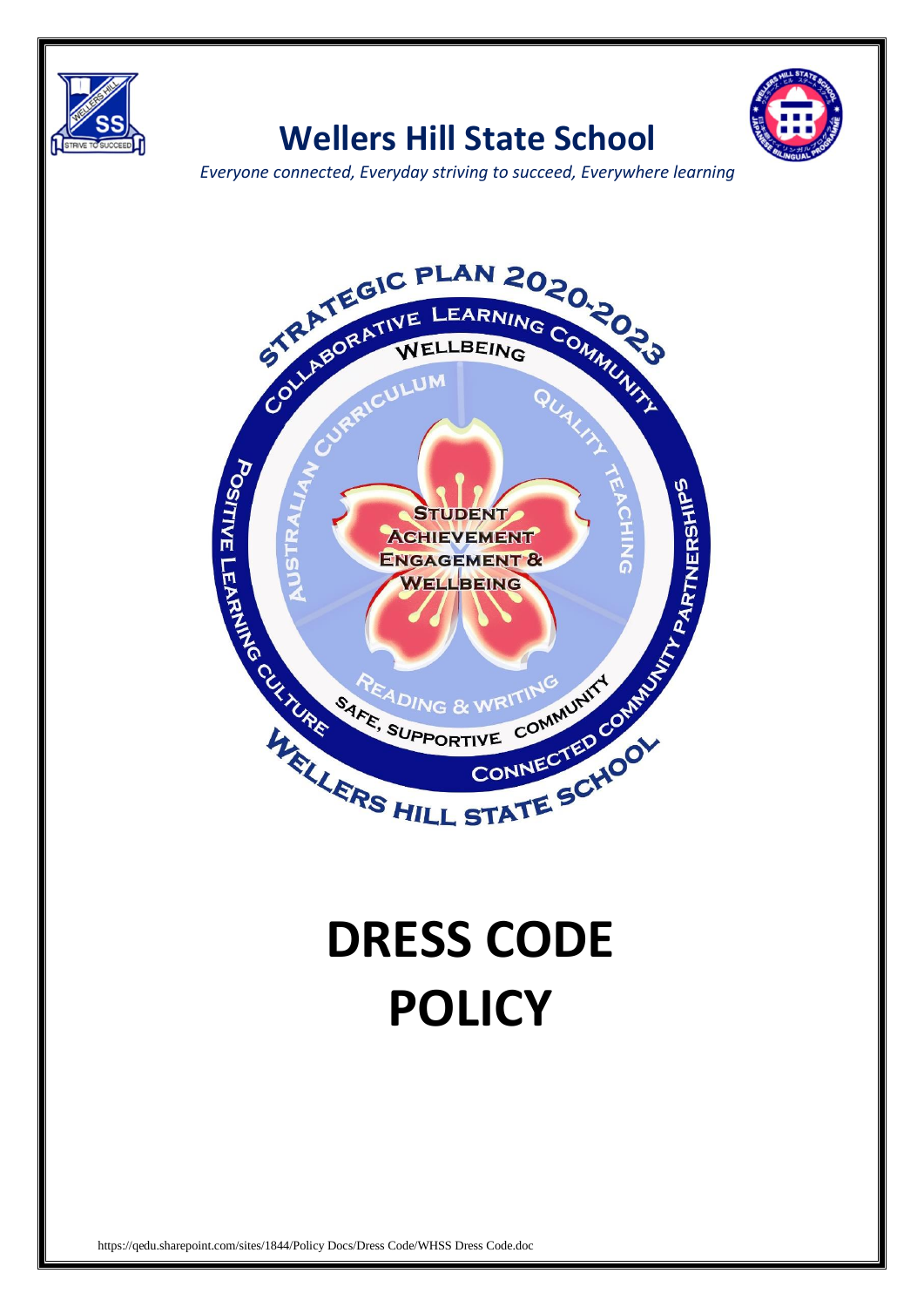This policy has been developed in accordance with the Education (General Provisions) Act 2006 (Sections 360-363, Section 282) and the Department of Education, Training and Employment's policy: Student Dress Code. It clearly explains and documents the standards of acceptable dress at Wellers Hill State School. The Wellers Hill State School Dress Code is endorsed by the School Council in Term 3, 2020.

## **Rationale for School Dress Code**

Adhering to the School Dress Code at Wellers Hill State School by students will assist the school community to:

- $\circ$  Enhance student safety by ready identification of members of the student body
- $\circ$  Ensure health and safety requirements according to relevant legislation and policy
- o Minimise harassment attributed to, and accentuated by, dress
- o Ensure flexibility of style, colour and fabrics, based on factors such as temperature and humidity, exposure to ultra-violet radiation, flammability, personal comfort, body shape, and appropriateness for the activity
- $\circ$  Ensure that both male and female students have items of dress that allow full participation in physical activities
- o Minimise stereotypical ideas
- o Encourage respect between students and school staff, students and community members, and among students
- o Contribute positively to a supportive school environment
- o Encourage effective learning and teaching practices.

Wellers Hill State School is a uniform school, with an endorsed uniform policy and children are expected to wear the Wellers Hill State School uniform correctly at all times.

Wellers Hill State School plays an important role in our community. Student dress codes should promote the good image of the school within the community, and should encourage students to uphold and enhance that image. The wearing of the correct school uniform encourages pride in both school and self.

| <b>General Uniform</b> |                                                        |  |
|------------------------|--------------------------------------------------------|--|
| <b>Shirt</b>           | Royal blue knit shirt bearing school logo<br>$\bullet$ |  |
| 図                      | (Shirts must be worn tucked into shorts / culottes)    |  |
| <b>Shorts</b>          | Navy knit<br>$\bullet$                                 |  |

Parents are requested to ensure that their child has the **appropriate** uniform to wear;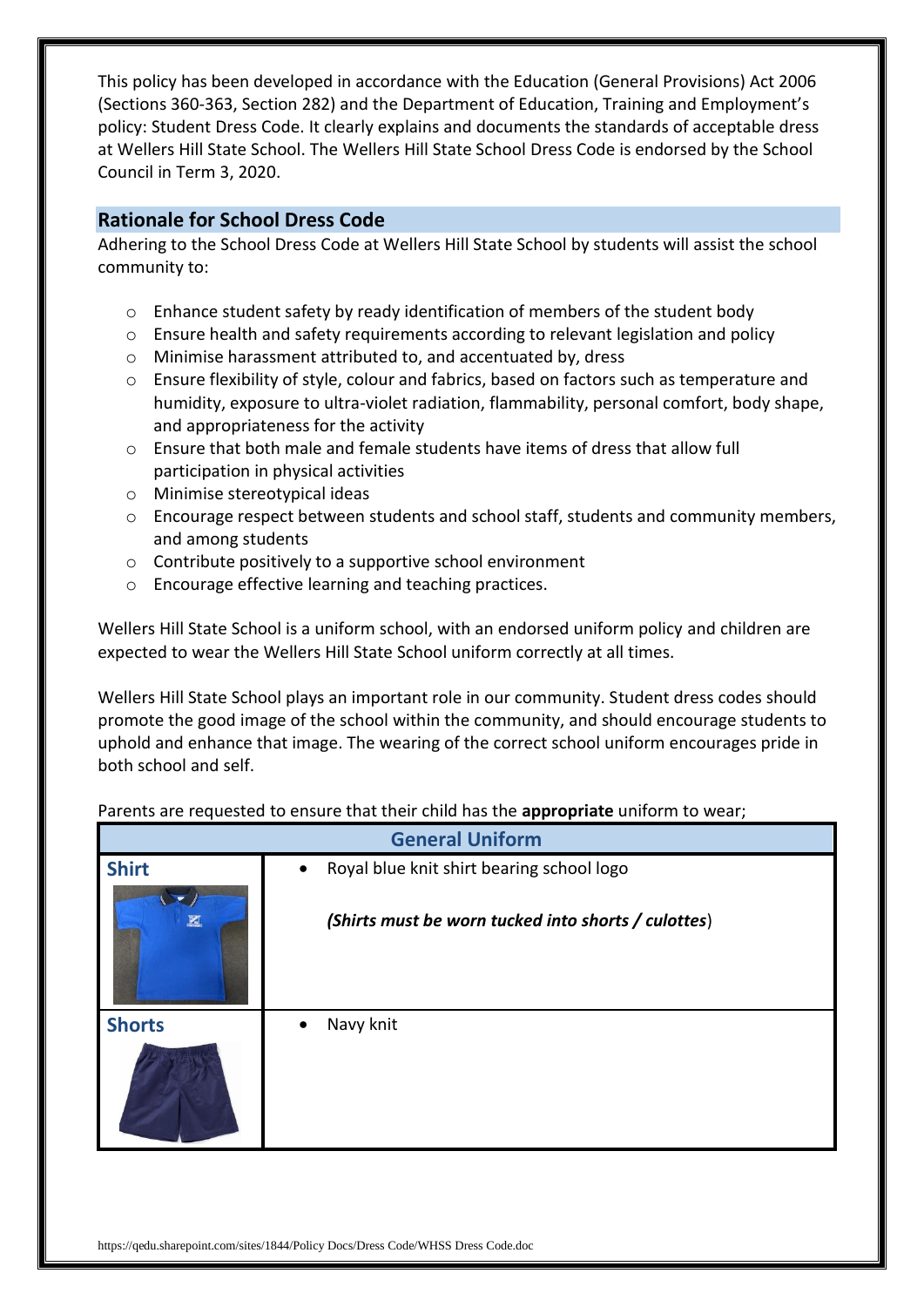| <b>Skorts/culottes</b><br><b>Socks</b> | Navy<br>$\bullet$                                                                                                                                                                                                                                                                                                                                                                                                                                                                                                                                                                                                                                                                                                                                                        |
|----------------------------------------|--------------------------------------------------------------------------------------------------------------------------------------------------------------------------------------------------------------------------------------------------------------------------------------------------------------------------------------------------------------------------------------------------------------------------------------------------------------------------------------------------------------------------------------------------------------------------------------------------------------------------------------------------------------------------------------------------------------------------------------------------------------------------|
|                                        | Plain short white / grey /black ankle socks (socks must appear<br>above the shoe line)<br>(no markings or frills)                                                                                                                                                                                                                                                                                                                                                                                                                                                                                                                                                                                                                                                        |
| <b>Shoes</b>                           | Flat, closed in all black (no white or other colour visible)<br>$\bullet$<br>PLEASE NOTE: Thongs, slides, heels, crocs, loose fashion sandals or<br>open footwear are not permitted.                                                                                                                                                                                                                                                                                                                                                                                                                                                                                                                                                                                     |
| <b>Hat</b>                             | Year 1-6 students: Sun safe school bucket hat reversible with<br>house colour on reverse side.<br>Prep students yellow broad brimmed school hat.<br>Application of sunscreen is strongly encouraged.                                                                                                                                                                                                                                                                                                                                                                                                                                                                                                                                                                     |
| <b>Head coverings</b>                  | Hijab, the yarmulke or a turban may be worn in royal/navy blue<br>or white.                                                                                                                                                                                                                                                                                                                                                                                                                                                                                                                                                                                                                                                                                              |
| Hair/ Make-up                          | Hair longer than shoulder length is to be tied back due to<br>Workplace Health and Safety policies.<br>Neat, clean, tidy and maintained to a presentable standard no<br>extremes of fashion; (tracks or dyed hair are not permitted,<br>parents will be required to discuss this with the Principal).<br>Eyeliner, eye shadow, mascara, and other heavy makeup is not<br>permitted;<br>Coloured nail polish and nail patterns are not permitted, including<br>false nails or nail attachments.                                                                                                                                                                                                                                                                           |
| <b>Accessories</b>                     | Narrow (2cm recommended) hair ribbons or small clips in the<br>$\bullet$<br>Wellers Hill State School colours (royal blue, navy or white).<br>Medical alert bracelets and a watch are permitted. Small religious<br>/ cultural necklaces are permitted to be worn underneath the<br>school shirt. Other religious adornments may be worn with the<br>approval of the Principal.<br>A wrist watch can be worn. Smart watches may be worn after<br>completion of the mobile and other electronic devices policy and<br>permission form and in a way that is compliant with this policy.<br>Studs and sleepers are permitted to be worn. One earring (plain<br>studs or sleepers) per ear for pierced ears. Studs and sleepers are<br>to be no larger than 5mm in diameter. |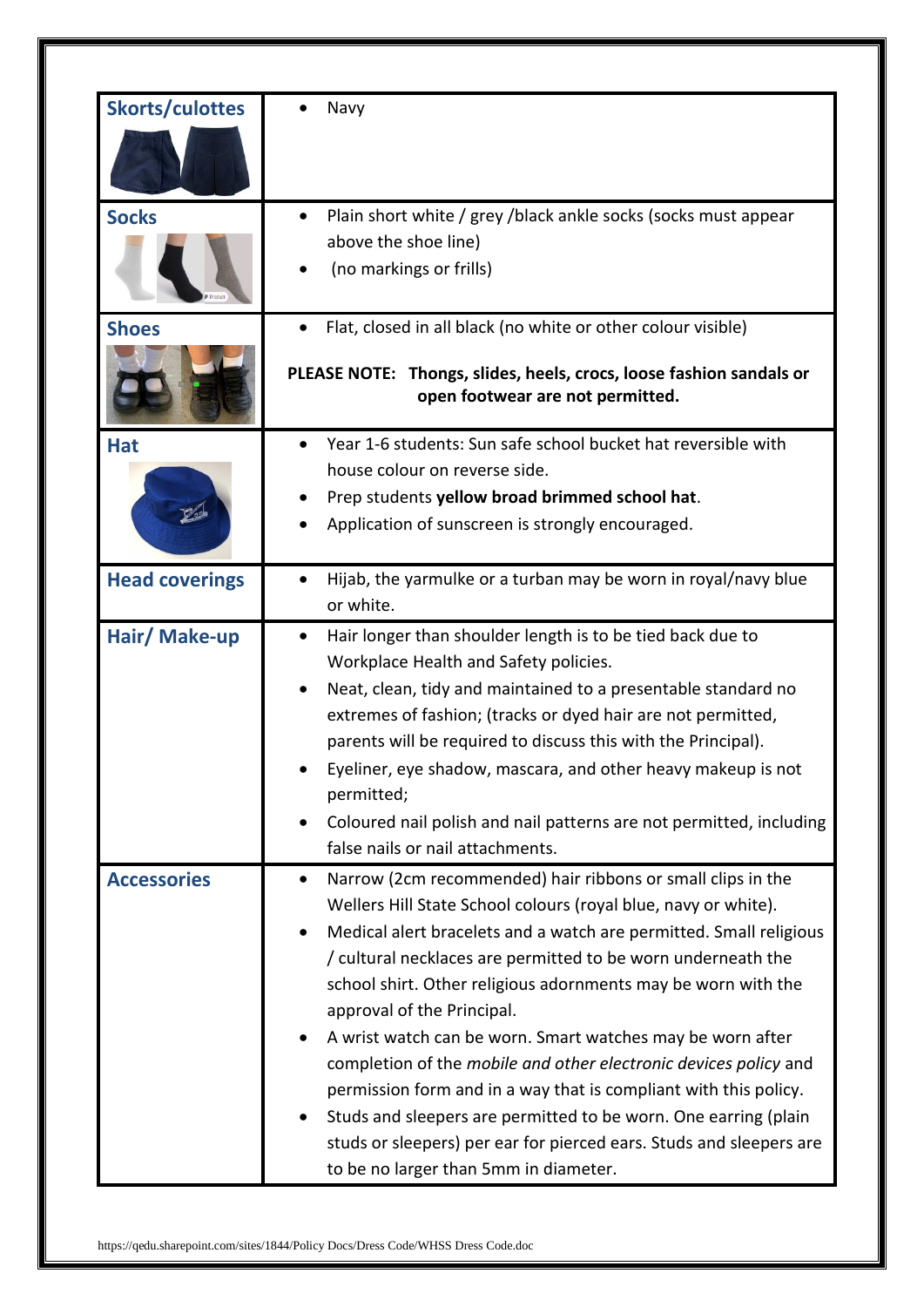| <b>Winter Uniform Variations</b> |                                                                                                                                                                                                                                                                                                                                               |  |
|----------------------------------|-----------------------------------------------------------------------------------------------------------------------------------------------------------------------------------------------------------------------------------------------------------------------------------------------------------------------------------------------|--|
| <b>Jacket</b>                    | WHSS official royal blue zip jacket with logo                                                                                                                                                                                                                                                                                                 |  |
| <b>Track pants</b>               | Navy blue track suit pants only. No other long pants acceptable.<br>$\bullet$                                                                                                                                                                                                                                                                 |  |
| <b>Stockings</b>                 | Navy blue or grey (no active wear or leggings)                                                                                                                                                                                                                                                                                                |  |
| <b>Skivvy</b>                    | A navy blue skivvy may also be worn under the school polo shirt.<br>$\bullet$                                                                                                                                                                                                                                                                 |  |
|                                  | <b>Swimming</b>                                                                                                                                                                                                                                                                                                                               |  |
| <b>Terms 1 and 4</b>             | Swimming cap<br>Sun-safe shirt<br>Goggles optional<br>Boardies/swim shorts/swimming togs<br>Towel<br>"NO SHIRT, NO SWIM"                                                                                                                                                                                                                      |  |
| <b>Sports Uniform</b>            |                                                                                                                                                                                                                                                                                                                                               |  |
| <b>House Shirt</b>               | House-colour shirts bearing the school logo worn with navy<br>$\bullet$<br>culottes / shorts can be worn on any day of the school week<br>EXCEPT on excursions or for class photos.<br>House coloured hair accessories are acceptable when worn with<br>the House shirt.<br>Sports uniform is required to be worn for annual sporting events. |  |
|                                  | <b>Music</b>                                                                                                                                                                                                                                                                                                                                  |  |

https://qedu.sharepoint.com/sites/1844/Policy Docs/Dress Code/WHSS Dress Code.doc